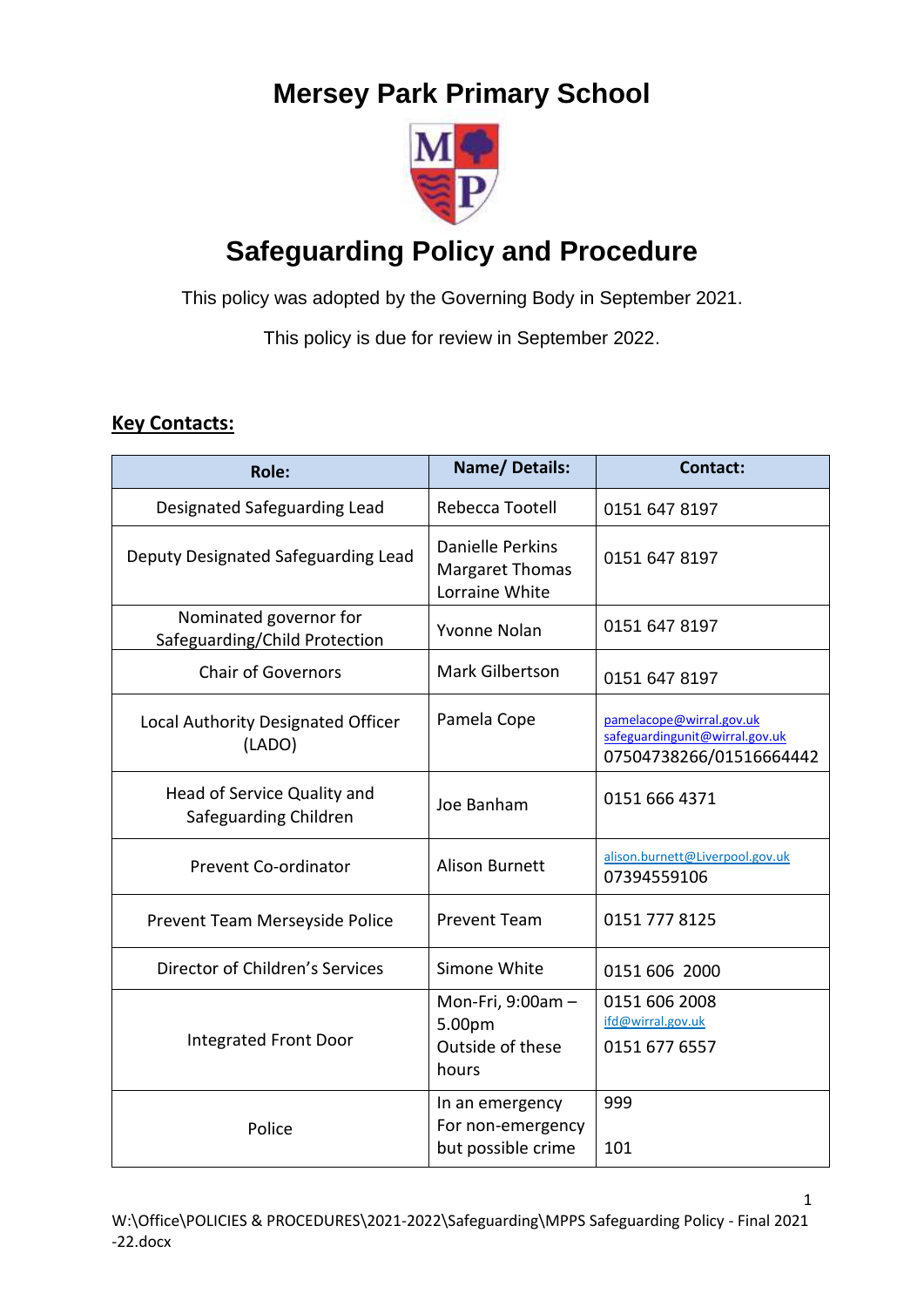## **School Record of Safeguarding Training:**

| <b>Type of Training:</b>                                                            | Date completed:                                                                                                                 | <b>Next due date:</b>                                                  |
|-------------------------------------------------------------------------------------|---------------------------------------------------------------------------------------------------------------------------------|------------------------------------------------------------------------|
| Whole School Safeguarding Training<br>(Due every three years)                       | 1.9.21                                                                                                                          | September 2022                                                         |
| Senior Designated Safeguarding Lead<br>(DSL)<br>(Due every 2 years)                 | Rebecca Tootell 9.7.20                                                                                                          | <b>July 2022</b>                                                       |
| Deputy Senior Designated<br>Safeguarding Lead (DSL)<br>(Due every 2 years)          | Margaret Thomas 27.9.19<br>Danielle Perkins 29.1.21<br>Lorraine White 27.9.19                                                   | September 2021<br>January 2023<br>September 2021                       |
| Whole School Staff Refresher/updates<br>(Annual)                                    | Safeguarding Essentials online<br>training throughout the year<br>Keeping Children Safe in<br><b>Education - September 2021</b> | September 2022                                                         |
| <b>Safer Recruitment Training</b><br>Name & Date of training<br>(Due every 5 years) | Margaret Thomas 4.11.19<br>Lorraine White 4.11.19<br>Val Maher 11.7.18<br>Jan Lambeth 11.7.18                                   | November 2024<br>November 2024<br><b>July 2023</b><br><b>July 2023</b> |
| <b>Governor Training</b>                                                            | Safeguarding Essentials online<br>training - Autumn term 2021                                                                   | Autumn term<br>2022                                                    |
| <b>DSL Prevent Training Update</b>                                                  | Rebecca Tootell                                                                                                                 | 12.11.21                                                               |

At Mersey Park Primary School records of training are held by Rebecca Tootell, Deputy Head.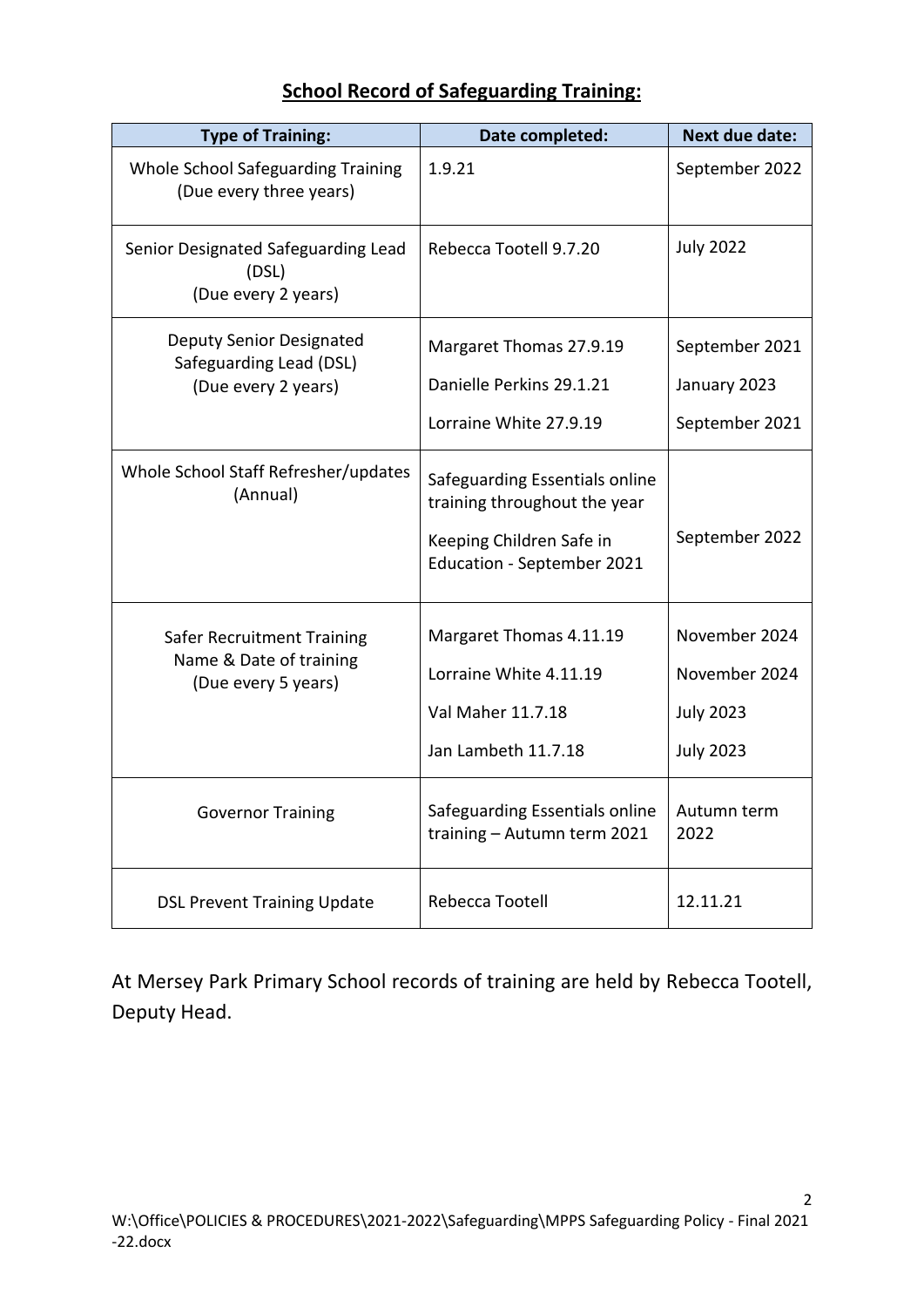# **Contents:**

| <b>Safeguarding Policy:</b><br>Pg. |                                                                          |    |
|------------------------------------|--------------------------------------------------------------------------|----|
| 1                                  | Introduction                                                             | 4  |
| $\overline{2}$                     | Our Ethos                                                                | 4  |
| 3                                  | Scope                                                                    | 4  |
| 4                                  | Legal Framework                                                          | 5  |
| 5                                  | COVID <sub>19</sub>                                                      | 5  |
|                                    | Roles and Responsibilities                                               | 6  |
| 6                                  | <b>Supporting Children</b>                                               | 8  |
| $\overline{\mathbf{z}}$            | Safeguarding Procedure                                                   | 10 |
| 8                                  | Dealing with a Disclosure made by a Child                                | 10 |
|                                    | <b>Record Keeping</b>                                                    | 11 |
| 9                                  | Discussing Concerns with the Family and the Child                        | 11 |
|                                    | Making a Referral                                                        | 12 |
| 10                                 | Safer Workforce and Managing Allegations Against Staff                   | 12 |
| 11                                 | Managing Allegations of Peer on Peer Abuse                               | 14 |
| 12                                 | Staff Induction, Training and Development                                | 15 |
| 13                                 | Confidentiality, Consent and Information Sharing                         | 15 |
| 14                                 | Inter-agency Working                                                     | 16 |
| 15                                 | Contractors, Service and Activity Providers and Work Placement Providers | 16 |
| 16                                 | <b>Whistleblowing and Complaints</b>                                     | 17 |
| 17                                 | Site Security                                                            | 17 |
| 18                                 | <b>Quality Assurance</b>                                                 | 18 |
| 19                                 | <b>Policy Review</b>                                                     | 18 |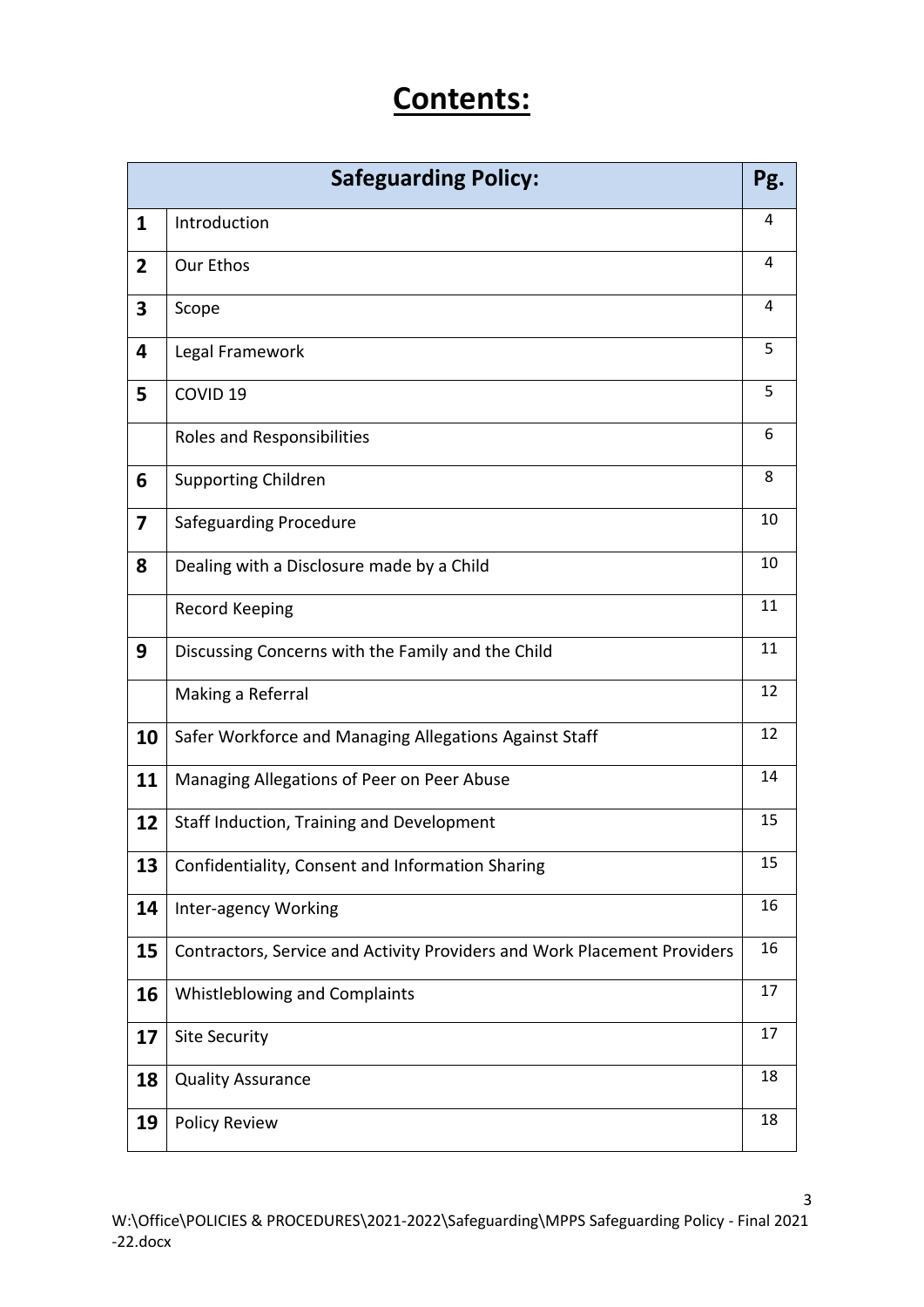### **1 INTRODUCTION**

- 1.1. It is essential that **everybody** working in a school or college understands their safeguarding responsibilities. Everyone who comes into contact with children and families has a role to play ensuring children and young people are safe from abuse, neglect, exploitation and harm. Our school is committed to safeguarding children and aims to create a culture of vigilance. All staff should make sure that any decisions made are **in the best interests of the child.**
- 1.2. Our pupils' welfare is our paramount concern. The governing body will ensure that our school will safeguard and promote the welfare of pupils and work together with agencies to ensure that our school has adequate arrangements to identify, assess and support those children who are suffering or where significant harm is suggested.

[\(https://www.wirralsafeguarding.co.uk/procedures/1-2-recognition-significant-harm/\)](https://www.wirralsafeguarding.co.uk/procedures/1-2-recognition-significant-harm/)

- 1.3. Our school is a community and all those directly connected, staff members, governors, parents, families and pupils, have an essential role to play in making it safe and secure.
	- 1.4. This procedure document provides the basis for good practice within the school for Safeguarding work. It should be read in conjunction with the Wirral Safeguarding Partnership Safeguarding Policies and Procedures [\(https://www.wirralsafeguarding.co.uk/procedures/\)](https://www.wirralsafeguarding.co.uk/procedures/), plus the safeguarding appendix document. These are in keeping with relevant national procedures and reflect what the partnership considers to be safe and professional practice in this context.

### **2 OUR ETHOS**

- 2.1 We believe that our school should provide a caring, positive, safe and stimulating environment that promotes the social, physical, spiritual and moral development of the individual child; enabling all children to thrive.
- 2.2 We recognise the importance of providing an environment within our school that will help children feel safe and respected. We recognise the importance of enabling children to talk openly and to feel confident that they will be listened to. We recognise that both mental and physical health are relevant to safeguarding and the welfare of children.
- 2.3 We recognise that all adults within the school, including permanent and temporary staff, supply staff, volunteers, parents/carers and governors, have a full and active part to play in protecting our pupils from harm.
- 2.4 We will work pro-actively with parents/carers to build an understanding of the school's responsibilities to ensure the welfare of all children, including the need for referrals to other agencies in some situations.

### **3 SCOPE**

3.1 In line with the law, this policy defines a child as anyone under the age of 18 years but in the case of SEN it is up to 25 years of age.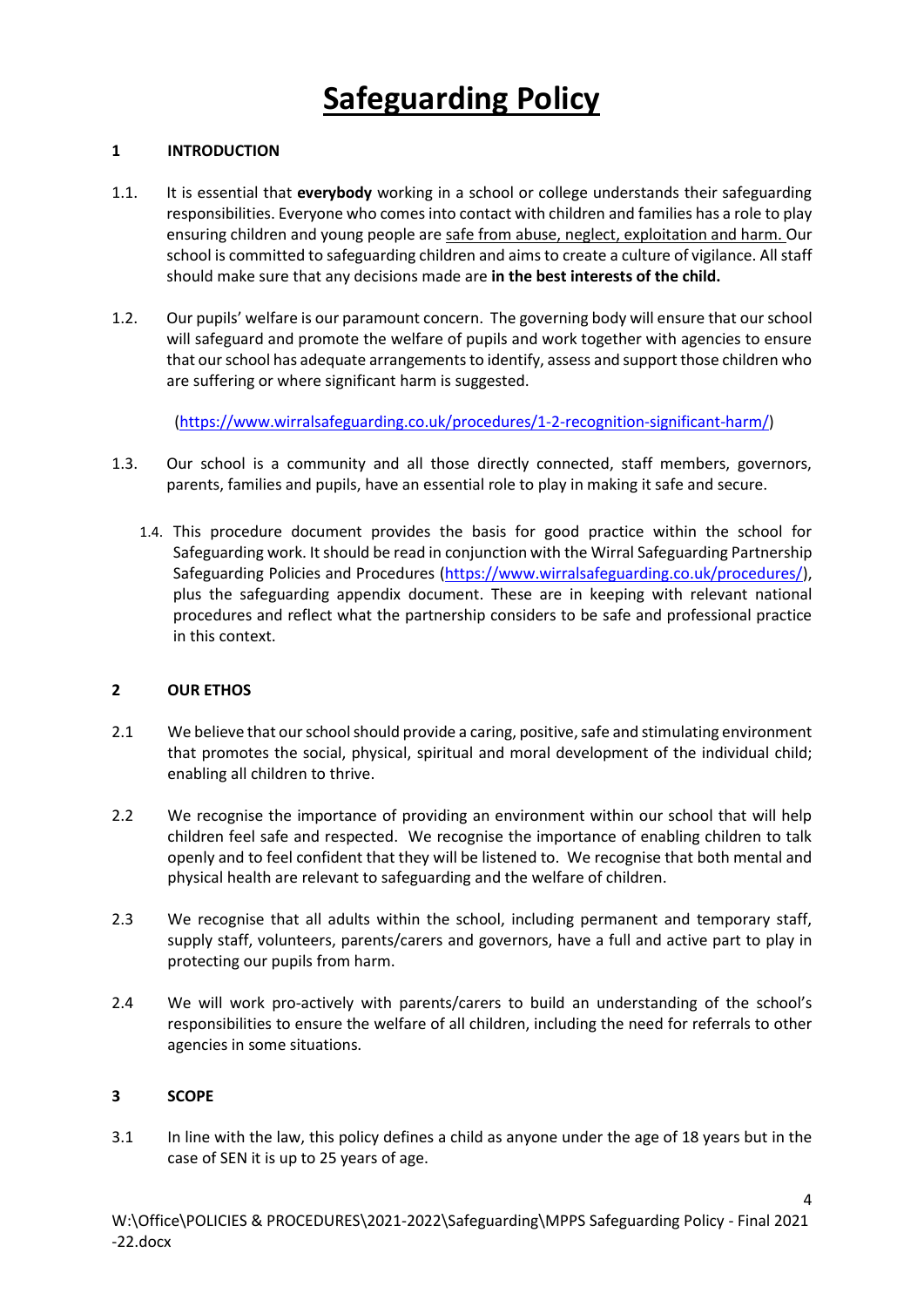- 3.2 This policy applies to all members of staff in our school, including all permanent, temporary and support staff, governors, volunteers, contractors and external service or activity providers.
- 3.3 This policy applies to all learners in this school

### **4 THE LEGAL FRAMEWORK**

- 4.1 Section 175 of the Education Act 2002 places a duty on governing bodies of maintained schools and further education institutions (including sixth-form colleges) to make arrangements for ensuring that their functions relating to the conduct of the school are exercised with a view to safeguarding and promoting the welfare of children who are pupils at the school. Section 157 of the same Act places a similar duty on non-maintained and independent schools, including free schools and academies.
- 4.2 Under section 10 of the Children Act 2004, all maintained schools, further education colleges and independent schools, including free schools and academies, are required to co-operate with the local authority to improve the well-being of children in the local authority area.
- 4.3 Under section 14B of the Children Act 2004, the Local Safeguarding Children Board can require a school or further education institution to supply information in order to perform its functions. This must be complied with.
- 4.4 This policy and the accompanying procedure have been developed in accordance with the following statutory guidance and local safeguarding procedures:

Working Together to Safeguard Children: A Guide to Inter-Agency Working to Safeguard and Promote the Welfare of Children, March 2015:

<https://www.gov.uk/government/publications/working-together-to-safeguard-children--2>

Keeping Children Safe in Education: Statutory Guidance for Schools and Colleges, September 2021:

[https://assets.publishing.service.gov.uk/government/uploads/system/uploads/attachment\\_data/file](https://assets.publishing.service.gov.uk/government/uploads/system/uploads/attachment_data/file/1007260/Keeping_children_safe_in_education_2021.pdf) [/1007260/Keeping\\_children\\_safe\\_in\\_education\\_2021.pdf](https://assets.publishing.service.gov.uk/government/uploads/system/uploads/attachment_data/file/1007260/Keeping_children_safe_in_education_2021.pdf)

All procedures can be found on the Wirral Safeguarding Children Partnership website:

<https://www.wirralsafeguarding.co.uk/procedures/>

### **5 COVID-19**

5.1 Keeping Children Safe in Education (KCSIE) remained in force throughout the response to coronavirus (COVID-19).

The department issued non-statutory interim guidance on [safeguarding in schools, colleges](https://www.gov.uk/government/publications/covid-19-safeguarding-in-schools-colleges-and-other-providers)  [and other providers during the coronavirus outbreak.](https://www.gov.uk/government/publications/covid-19-safeguarding-in-schools-colleges-and-other-providers) This guidance supports governing bodies, proprietors, senior leadership teams and designated safeguarding leads to continue to have appropriate regard to KCSIE and keep their children safe. It suggests where schools and colleges might consider safeguarding policy and process differently when compared to business as usual.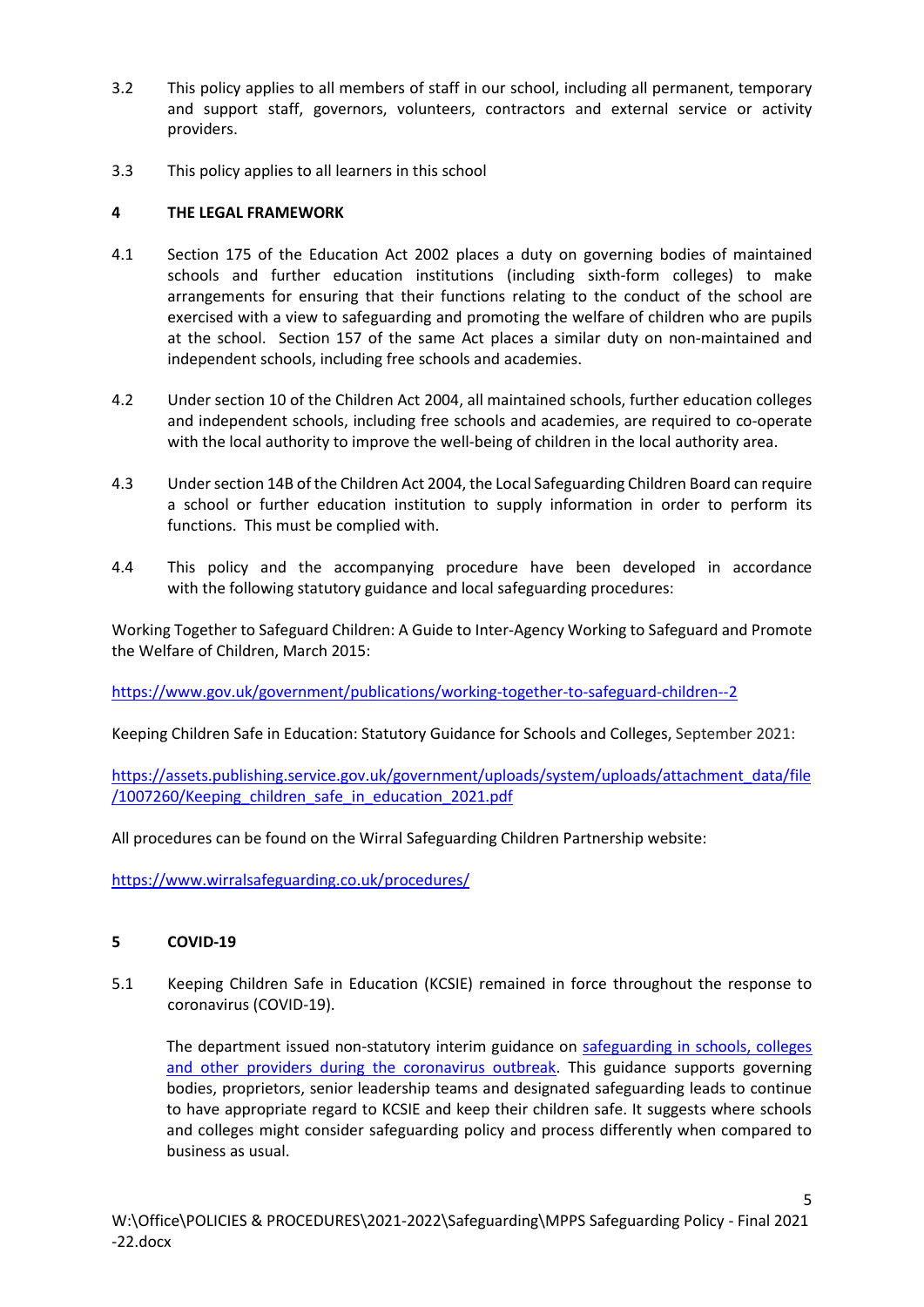#### **ROLES AND RESPONSIBILITIES**

**5.2** The school's Designated Safeguarding Lead (DSL) with overall designated responsibility for safeguarding is Rebecca Tootell. We have deputy designated safeguarding leads, Danielle Perkins, Margaret Thomas and Lorraine White, to ensure there is appropriate cover for this role at all times. **The responsibilities of all the Designated Safeguarding Lead are described in Appendix A.**

The Designated Safeguarding Lead will be on our school's leadership team and their role of Designated Safeguarding Lead (and the deputies) will be **explicit in their job description**. This person should have the appropriate authority and be given the time, funding, training, resources and support to provide advice and support to other staff on child welfare and Safeguarding matters, to take part in strategy discussions and inter-agency meetings – and/or to support other staff to do so – and to contribute to the assessment of children. The designated safeguarding lead (and any deputies) are most likely to have a complete safeguarding picture and be the most appropriate person to advise on the response to safeguarding concerns (KCSiE, 2021).

- 5.3 The school has a **nominated governor**, Yvonne Nolan, responsible for safeguarding to champion good practice, to liaise with the head teacher and to provide information and reports to the governing body.
- 5.4 The **case manager for dealing with allegations** of abuse made against school staff members is the head teacher. The case manager for dealing with allegations against the head teacher is the chair of governors, Mark Gilbertson. **The procedure for managing allegations is detailed in the Appendix Document.**
- 5.5 The **head teacher** will ensure that the policies and procedures adopted by the governing body are fully implemented and sufficient resources and time are allocated to enable staff members to discharge their safeguarding responsibilities. All staff and other adults are clear about procedures where they are concerned about the safety of a child, including if children go missing from school.
- 5.6 The **governing body** is collectively responsible for ensuring that safeguarding arrangements are fully embedded within the school's ethos and reflected in the school's day-to-day practice.
- 5.7 **All staff members, governors, volunteers and external providers** know how to recognise signs and symptoms of abuse, how to respond to pupils who disclose abuse and what to do if they are concerned about a child. They are aware that behaviours and physical signs linked to behaviours that put children in danger. All staff should know what to do if a child tells them he/she is being abused or neglected. Staff should know how to manage the requirement to maintain an appropriate level of confidentiality. This means only involving those who need to be involved, such as the designated safeguarding lead (or a deputy) and children's social care. Staff should never promise a child that they will not tell anyone about a report of abuse, as this may ultimately not be in the best interests of the child. Safeguarding issues can manifest themselves via peer on peer abuse. This may include, but not limited to: bullying (including cyber bullying), gender based violence/sexual harassment, sexual violence and assaults, Harmful sexual behaviour and sexting. Staff should recognise that children are capable of abusing their peers. (See 7-minute briefing in the Appendix Document)
- 5.8 Staff must challenge any form of derogatory and sexualised language or behaviour. Staff should be vigilant to sexualised/aggressive touching/grabbing. Recent DfE guidance situates sexual violence and sexual harassment and harmful sexual behaviour in the context of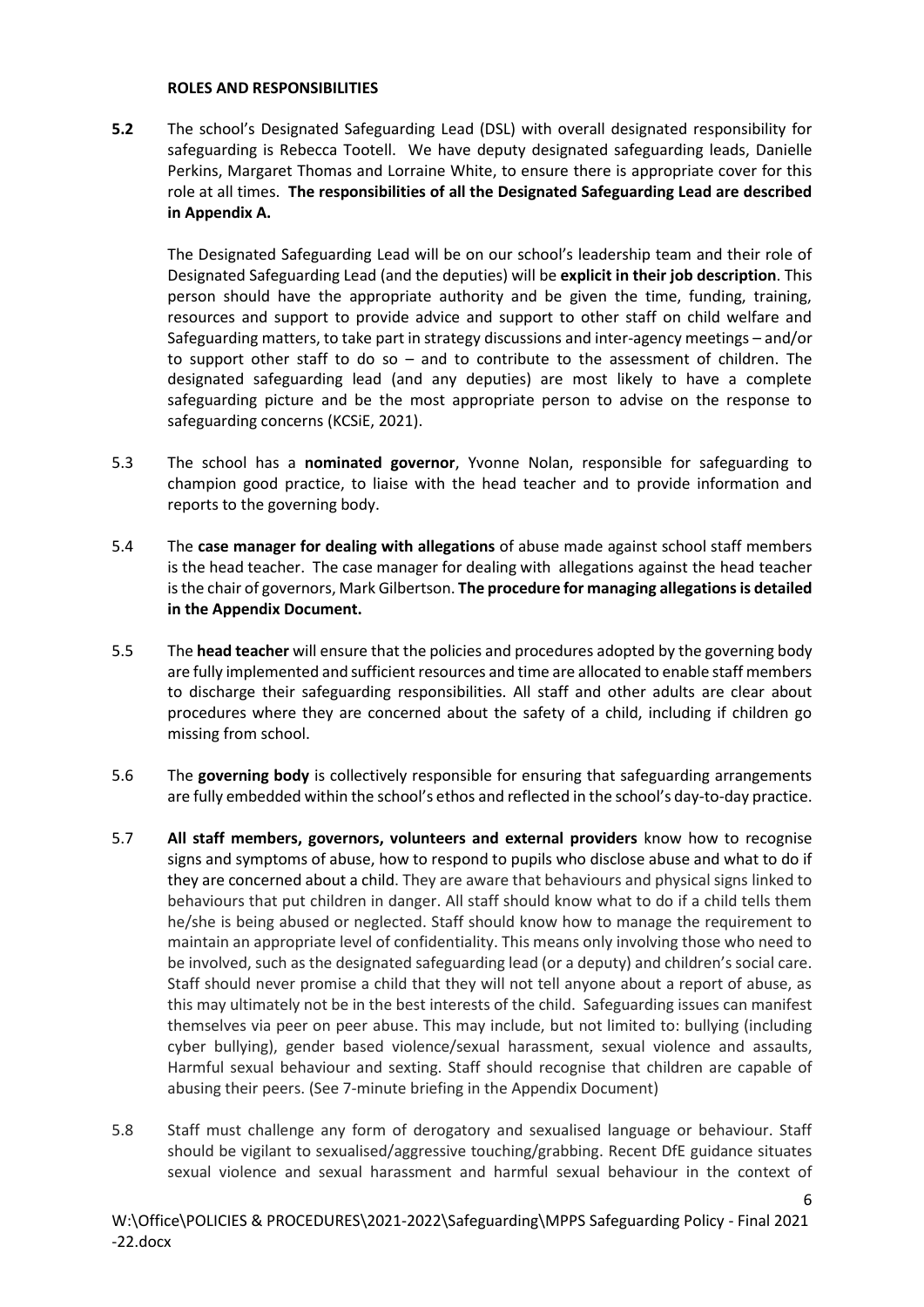developing a whole-school safeguarding culture, where sexual misconduct is seen as unacceptable, and not 'banter' or an inevitable part of growing up. Advice about tackling and reporting sexual harassment in schools and colleges from Sept 2021 is available here:

[https://assets.publishing.service.gov.uk/government/uploads/system/uploads/attachment\\_](https://assets.publishing.service.gov.uk/government/uploads/system/uploads/attachment_data/file/999239/SVSH_2021.pdf) [data/file/999239/SVSH\\_2021.pdf\)](https://assets.publishing.service.gov.uk/government/uploads/system/uploads/attachment_data/file/999239/SVSH_2021.pdf)

It should be recognised that these issues are likely to occur, and so schools should have procedures in place to deal with them. Groups at particular risk include girls, students who identify as Lesbian, Gay, Bisexual, Transgender+ (LGBT+), or are perceived by peers to be LGBT+, and pupils with SEND. Pupils are protected from 'upskirting', bullying, homophobic, biphobic and transphobic behaviour, racism, sexism, and other forms of discrimination.

Any discriminatory behaviours are challenged, and children are supported to understand how to treat others with respect. We also have a statutory duty to report and record any of the above incidents.

The appropriate safeguarding lead person should be familiar with the full 2020 guidance from the UK Council for Internet Safety (UKCIS), Sharing nudes and semi-nudes: advice for education settings working with children and young people.

[https://www.gov.uk/government/publications/sharing-nudes-and-semi-nudes-advice-for](https://www.gov.uk/government/publications/sharing-nudes-and-semi-nudes-advice-for-education-settings-working-with-children-and-young-people)[education-settings-working-with-children-and-young-people](https://www.gov.uk/government/publications/sharing-nudes-and-semi-nudes-advice-for-education-settings-working-with-children-and-young-people)

It is important that schools record incidents across the whole spectrum of sexual violence, sexual harassment and harmful sexualised behaviours so that they can understand the scale of the problem in their own schools and make appropriate plans to reduce it. For more guidance go to:

[Sexual violence and sexual harassment between children](file://///server/users/teachers/r.tootell/downloads/Sexual%20violence%20and%20sexual%20harassment%20between%20children%20in%20schools%20and%20colleges%20(publishing.service.gov.uk)) in schools and colleges [\(publishing.service.gov.uk\)](file://///server/users/teachers/r.tootell/downloads/Sexual%20violence%20and%20sexual%20harassment%20between%20children%20in%20schools%20and%20colleges%20(publishing.service.gov.uk))

The guidance covers: what sexual violence and harassment is, schools' and colleges' legal responsibilities, a whole school or college approach to safeguarding and child protection and how to respond to reports of sexual violence and sexual harassment.

All such incidents should be immediately reported to the Designated Safeguarding Lead (DSL) or equivalent and managed in line with the setting's child protection policies. Victims of harm should be supported by the school's pastoral system.

There is a bespoke helpline for children and young people who have experienced abuse at school, and for worried adults and professionals that need support and guidance. If you are concerned about something, you can contact the NSPCC helpline Report Abuse in Education on 0800 136 663 or email help@nspcc.org.uk.

5.9 There is a policy regarding the use of mobile phones, cameras and other digital recording devices e.g. i-Pads. For online safety, there is within the policy support about children accessing the internet whilst they're at school using data on their phones (3G or 4G networks).

There is a policy for remote learning that demonstrates an understanding of how to follow safeguarding procedures when planning remote education strategies and teaching remotely during the coronavirus (COVID-19) outbreak. (All IT policies are located electronically in policy folders, in the office and staff drives.)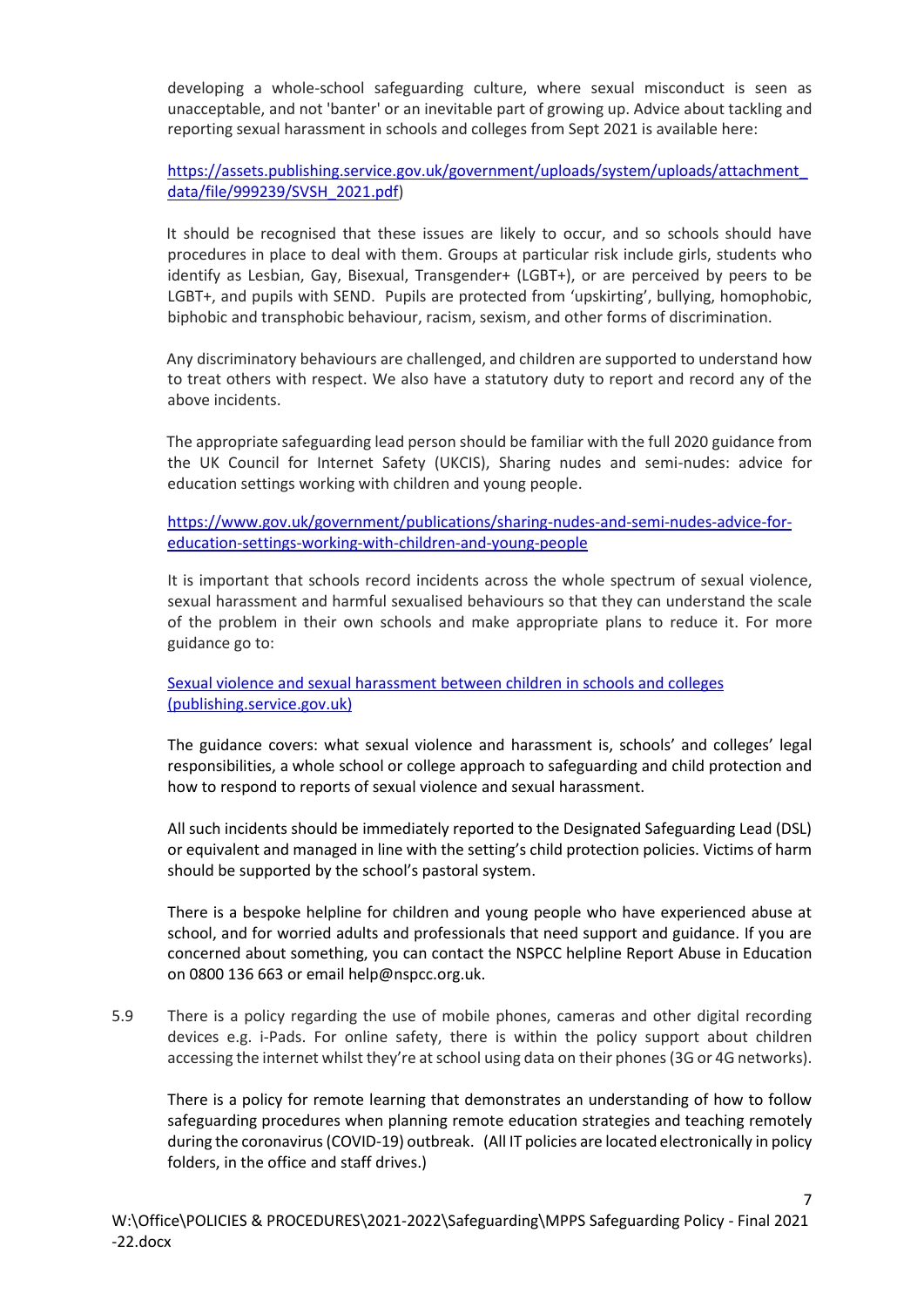[Remote education good practice -](https://www.gov.uk/government/publications/remote-education-good-practice/remote-education-good-practice) GOV.UK (www.gov.uk) [Safeguarding and remote education during coronavirus \(COVID-19\) -](https://www.gov.uk/guidance/safeguarding-and-remote-education-during-coronavirus-covid-19) GOV.UK (www.gov.uk) Review your remote education provision - GOV.UK (www.gov.uk)

### **6 SUPPORTING CHILDREN**

6.1 We recognise that children who are abused or witness violence (Domestic Abuse) are likely to have low self-esteem and may find it difficult to develop a sense of self-worth.

### <https://www.gov.uk/guidance/domestic-abuse-how-to-get-help>

They may feel helpless, humiliated and some sense of blame. Our school may be the only stable, secure and predictable element in their lives.

- 6.2 We accept that the behaviour of a child in these circumstances may range from that which is perceived to be normal to aggressive or withdrawn.
- 6.3 Our school will support all pupils by:
	- $\triangleright$  ensuring the content of the curriculum includes social and emotional aspects of learning; through PSHE, the anti-bullying work of the school and other curriculum contexts, pupils are encouraged to talk about feelings and deal assertively with pressures, are listened to, and know to whom they can turn to for help and advice. All pupils are actively involved in Circle Time, Philosophy for Children and Growth Mindset activities;
	- $\triangleright$  providing pupils with a range of appropriate adults to approach if they are in difficulties and ensuring that pupils are taught about safeguarding so that they 'recognise when they are at risk and how to get help when they need it';
	- $\triangleright$  supporting the child's development in ways that will foster security, confidence and independence and encourage the development of self-esteem and self-assertiveness while not condoning aggression or bullying. (Our anti-bullying policy can be found on the school's website and in the policy folder in the staff area on the curriculum network);
	- $\triangleright$  enabling all pupils to engage with our anti-bullying curriculum, which identifies the types of bullying, the support that will be given to the victims, perpetrators and witnesses of bullying and what they should do if they find themselves in a bullying situation;
	- $\triangleright$  ensuring a comprehensive curriculum response to online safety, enabling children and parents to learn about the risks of new technologies and social media and to use these responsibly and Relationship, Health and Sex Education (RHSE) requirements;
	- $\triangleright$  liaising and working together with other support services and those agencies involved in safeguarding children, including services who provide support following domestic abuse;

<https://www.gov.uk/government/consultations/domestic-abuse-act-statutory-guidance>

 $\triangleright$  ensuring that the curriculum will help children stay safe, recognise when they do not feel safe and identify who they might or can talk to. It will support young people to become more resilient to inappropriate behaviours towards them, risk taking behaviours and behaviours that children may be coerced into including sexual harassment, peer-on-peer abuse, 'sexting' and the displaying of 'harmful sexualised behaviour'.

<https://www.csacentre.org.uk/resources/key-messages/harmful-sexual-behaviour/>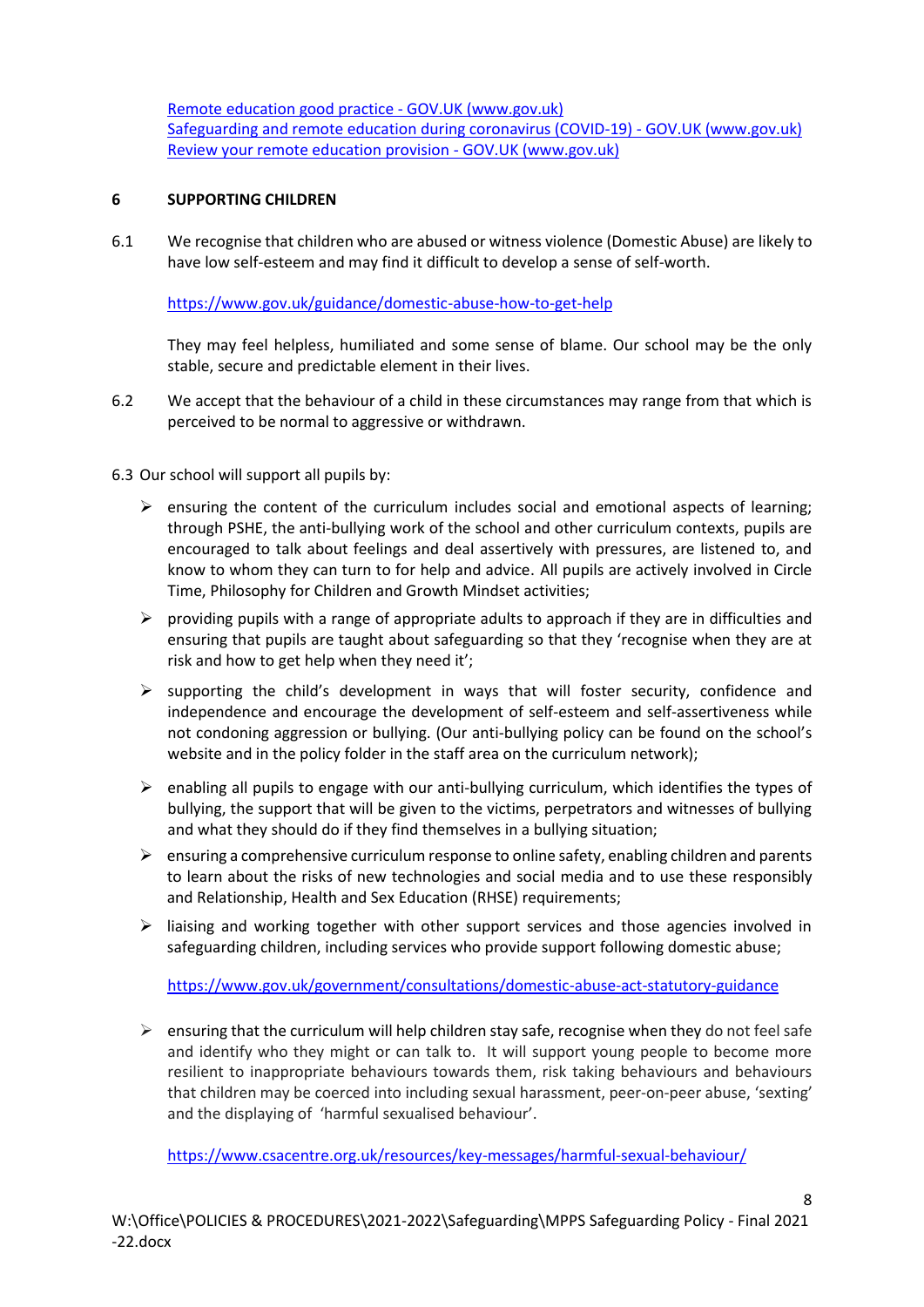Children in Year 5 and 6 will be informed about the implications of sexting and how, once a picture has been sent, this image can never fully be removed from the World Wide Web;

- $\triangleright$  having a behaviour policy that is aimed at supporting vulnerable pupils in the school. The school will ensure that each pupil knows that some behaviour is unacceptable but that they are valued and not to be blamed for any abuse which has occurred. (The behaviour policy is located on the school's website and in the staff drive). The behaviour policy outlines measures to prevent bullying, including cyber-bullying, prejudice-based and discriminatory bullying;
- $\triangleright$  ensuring that clear procedures are in place for addressing and minimising the risk of peeron-peer abuse, including sexual violence and sexual harassment, and that these procedures are easily understood and easily accessible;
- $\triangleright$  acknowledging the importance of 'contextual safeguarding' which considers wider environmental factors in a pupil's life that may be a threat to their safety and/or welfare; <https://contextualsafeguarding.org.uk/> [Working Together to Safeguard Children](https://www.gov.uk/government/publications/working-together-to-safeguard-children--2) July 2018 [KCSiE September 2021](https://assets.publishing.service.gov.uk/government/uploads/system/uploads/attachment_data/file/1007260/Keeping_children_safe_in_education_2021.pdf)
- $\triangleright$  ensuring that pupils within families who are facing adversity (Domestic abuse, parental mental health issues, parental substance misuse) are provided with or referred for support to meet their welfare needs, such as Young Carers;
- $\triangleright$  liaising with a range of Early Help agencies that support the pupil such as Health Services, Wirral Social Care, Child and Adolescent Mental Health Services, Education Welfare Services, Special Educational Support Services, Youth Services and the Educational Psychology Service; [https://www.gov.uk/government/publications/promoting-children-and-young-peoples](https://www.gov.uk/government/publications/promoting-children-and-young-peoples-emotional-health-and-wellbeing)[emotional-health-and-wellbeing](https://www.gov.uk/government/publications/promoting-children-and-young-peoples-emotional-health-and-wellbeing)
- $\triangleright$  ensuring that, when a pupil who is the subject of a Child Protection Plan leaves, their information is transferred to the new school within two weeks and that the child's Social Worker is informed that the child has moved;
- $\triangleright$  ensuring that after 20 days' absence if a child has moved and the new school is unknown the school will post details on the 'Pupil to Pupil' register;
- $\triangleright$  alerting the authority if it is aware of any child being looked after under a Private Fostering arrangement. On admission to school, and at other times, the school will be vigilant in identifying any private fostering arrangement (See Appendix Document);
- $\triangleright$  acknowledging that a child that is looked after (CLA) or has been previously looked after by the Local Authority potentially remains vulnerable and all staff should have the skills, knowledge and understanding to keep CLA and previously looked after children safe. It is important that all agencies work together and prompt action is taken on concerns to safeguard these children, who are a particularly vulnerable group;
- $\triangleright$  applying disciplinary measures, such as restraint, in response to incidents involving children with special educational needs and disabilities (SEND), by considering the risks carefully, given the additional vulnerability of the group;
- $\triangleright$  following the guidance set out in the school's Positive Handling Policy should a distressed child need to be guided to a different location or restrained, for the safety of the pupil or the other pupils or staff in school;
- $\triangleright$  recognising that to safeguard a pupil, it may be necessary to use restraint and yet restraint is likely to impact on the well-being of the child. By planning positive and proactive behaviour support, school will work to reduce the occurrence of risky behaviour and the need to use restraint. Guidance is available here:

9

*<https://www.gov.uk/government/publications/use-of-reasonable-force-in-schools>*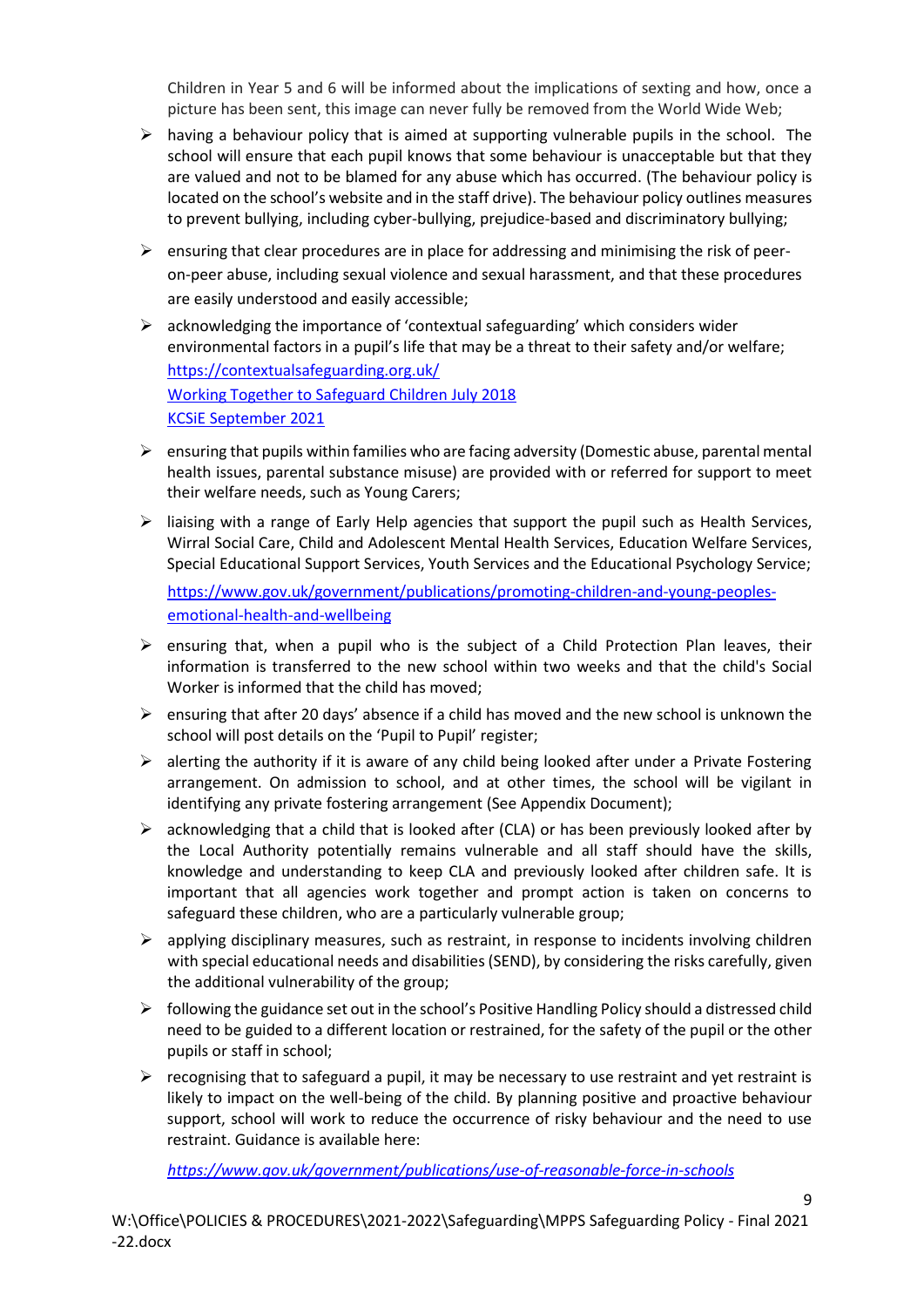$\triangleright$  adhering to the guidance as outlined in the school's Intimate Care Policy, should the need arise to support a pupil in this way.

### **7 SAFEGUARDING PROCEDURE**

- 7.1 We have developed a structured procedure in line with *Wirral Safeguarding Children Partnership* which will be followed by all members of the school community in cases of suspected abuse. This is detailed in the Appendix Document.
- 7.2 In line with the procedures, the Integrated Front Door will be contacted as soon as there is a significant concern. (0151 606 2008/ifd@wirral.gov.uk)
- 7.3 The name of the Designated Safeguarding Lead will be clearly advertised in the school and on the website, with a statement explaining the school's role in referring and monitoring cases of suspected abuse.
- 7.4 We will ensure all parents and carers are aware of the responsibilities of staff members to safeguard and promote the welfare of children by publishing the policy and procedures on our website and by referring to them in our introductory school materials.
- 7.5 We will use the National Police Chiefs' Council (NPCC) [When to call the police](https://www.npcc.police.uk/documents/Children%20and%20Young%20people/When%20to%20call%20the%20police%20guidance%20for%20schools%20and%20colleges.pdf) to help designated safeguarding leads understand when they should consider calling the police and what to expect when they do.

### **8 DEALING WITH A DISCLOSURE MADE BY A CHILD**

8.1 *If a child discloses that he or she has been abused in some way, the member of staff or volunteer should follow this guidance:*

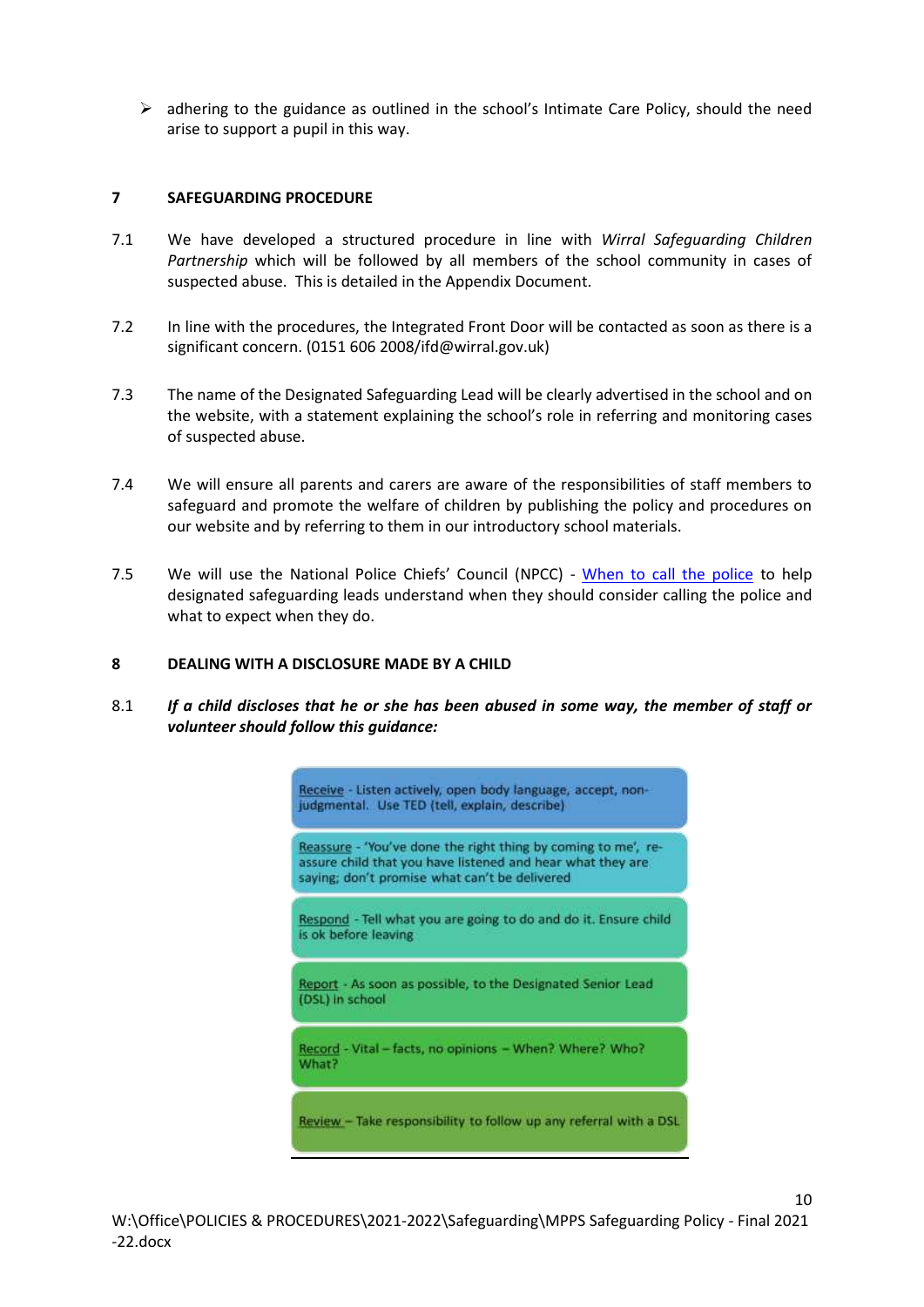- ➢ Inform the Designated Safeguarding Lead without delay.
- ➢ Complete an incident alert for the pupils on CPOMS. If this is not possible, complete the Safeguarding - Record of Concern form (pink) and pass it directly to the DSL or a Deputy DSL. If they are in school but away from their desk a secure mailbox is provided. In their absence the form should be passed on to a senior member of staff, who will seek advice on how to proceed.)

*Dealing with a disclosure from a child and safeguarding issues can be stressful. Consider seeking support for yourself and discuss this with the DSL.*

Further information about what to do if you are worried that a child is being abused is available here in advice for practitioners:

*[https://www.gov.uk/government/publications/what-to-do-if-youre-worried-a-child-is-being](https://www.gov.uk/government/publications/what-to-do-if-youre-worried-a-child-is-being-abused--2)[abused--2](https://www.gov.uk/government/publications/what-to-do-if-youre-worried-a-child-is-being-abused--2)*

### **RECORD KEEPING**

- 8.2 All concerns, discussions and decisions made and the reasons for those decisions **must** be recorded in writing (signed, timed and dated including the day of the week to help with the analysis of any patterns). Supporting Families, Enhancing Futures (SFEF) model to be used to capture the child's voice and their daily lived experience.
- 8.3 All records are securely stored and a chronology of records is maintained for each pupil/family.
- 8.4 We will continue to support any pupil leaving the school about whom there have been concerns by ensuring that all appropriate information, including Safeguarding and welfare concerns, is forwarded under confidential cover to the pupil's new school as a matter of priority. A copy of the records is not retained at school.
- 8.5 Schools should have at least two emergency contacts for every child in the school in case of emergencies, and in case there are welfare concerns at the home in order to reduce the risk of harm (Keeping Children Safe in Education 2021)

### **9 DISCUSSING CONCERNS WITH THE FAMILY AND THE CHILD – ADVICE FOR THE DESIGNATED SAFEGUARDING LEAD (DSL)**

- 9.1 In general, you should always discuss any concerns the school may have with the child's parents. They need to know that you are worried about their child. However, you should not discuss your concerns if you believe that this would place the child at greater risk or lead to loss of evidence for a police investigation.
- 9.2 If you make a decision not to discuss your concerns with the child's parents or carers, this must be recorded in the child's Safeguarding file with a full explanation for your decision.
- 9.3 It is important to record and consider the child's wishes and feelings, as part of planning what action to take in relation to concerns about their welfare. Capturing the lived experience of the child**, in their own words when possible**, is paramount to ensure that actions remain childcentred (See Appendix Document/Supporting Families Enhancing Futures – SFEF model).
- 9.4 When talking to children, you should take account of their age, understanding and preferred language, which may not be English. It is also important to consider how a SEND child may need support in communicating.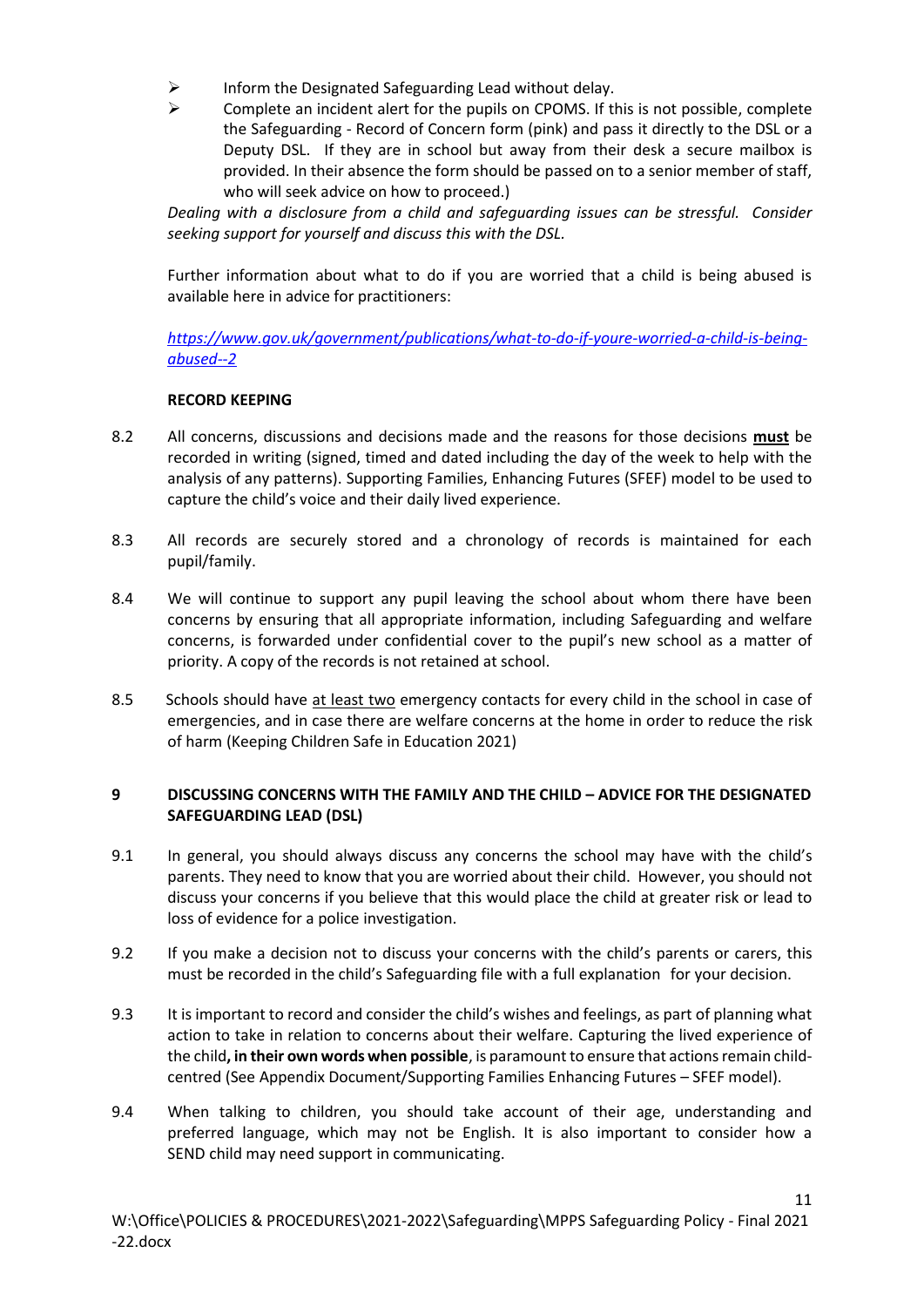- 9.5 How you talk to a child will also depend on the substance and seriousness of the concerns. You may need to seek advice from the Integrated Front Door or the police to ensure that neither the safety of the child nor any subsequent investigation is jeopardised.
- 9.6 If concerns have arisen as a result of information given by a child, it is important to reassure the child but not to promise confidentiality.
- 9.7 It is expected that you discuss your concerns with the parents and seek their agreement to making a referral to the Integrated Front Door, unless you consider that this would place the child at increased risk of significant harm.
- 9.8 You do not need the parents' consent to make a referral if you consider the child is in need of protection, although parents will ultimately be made aware of which organisation made the referral. If parents refuse to give consent to a referral but you decide to continue, you need to make this clear to the Integrated Front Door. [\(IFD@wirral.gov.uk/](mailto:IFD@wirral.gov.uk)0151 606 2008)
- 9.9 If you decide to refer the child without the parents' consent, make sure to record this with a full explanation of your decision.
- 9.10 When you make your referral, you should agree with the Integrated Front Door what the child and parents will be told, by whom and when.

### **MAKING A REFERRAL**

If a child or young person is at risk of harm, abuse or neglect report it to the **Integrated Front Door**

## **Mon-Fri, 9:00am – 5.00pm Tel: 0151 606 2008**

## **Outside of these hours Tel: 0151 677 6557**

### **Email: [IFD@wirral.gov.uk](file://///server/users/teachers/r.tootell/downloads/IFD@wirral.gov.uk)**

In an emergency always call the police on 999. If you think there has been a crime but it is not an emergency call 101.

### **The new online Request for Services referral form that can be found here:**

*[https://wirral-self.achieveservice.com/service/Children\\_and\\_families\\_request\\_for\\_support\\_form](https://wirral-self.achieveservice.com/service/Children_and_families_request_for_support_form)*

### **10 SAFER WORKFORCE AND MANAGING ALLEGATIONS AGAINST STAFF AND VOLUNTEERS (This procedure is detailed in the Appendix Document)**

10.1 We will prevent people who pose risks to children from working in our school by ensuring that all individuals working in any capacity at our school have been subjected to safeguarding checks in line with **Keeping Children Safe in Education: Statutory Guidance for Schools and Colleges, September 2021**. In addition to obtaining the DBS certificate described, anyone who is appointed to carry out teaching work will require an additional check to ensure they are not prohibited from teaching.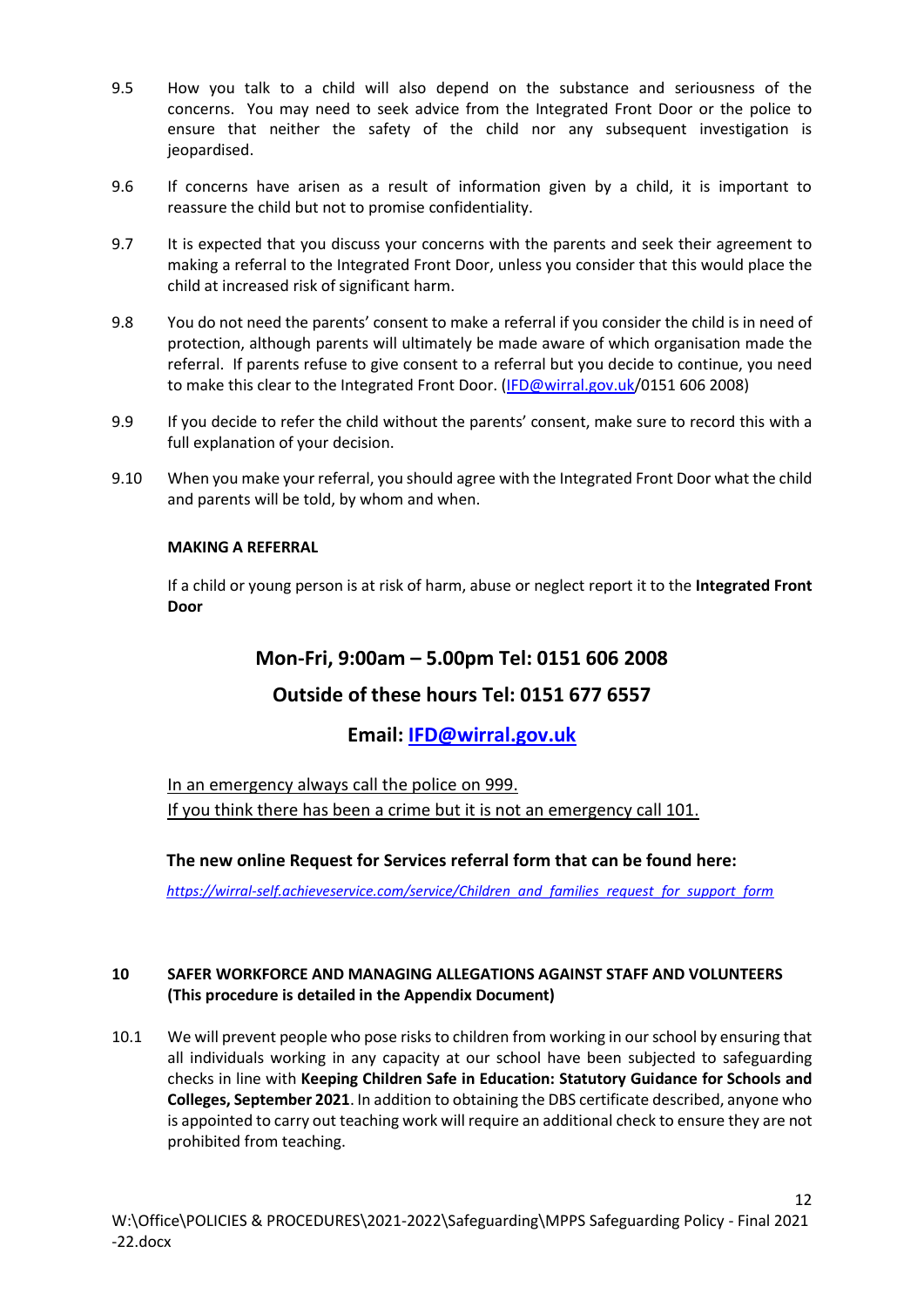A check of any prohibition can be carried out using the Teacher Services' system that may be found here:

*<https://teacherservices.education.gov.uk/> (January 2018)*

 Prohibition orders are described in the National College for Teaching and Leadership's (NCTL) publication Teacher misconduct: the prohibition of teachers. It can be found here:

*[https://www.gov.uk/government/publications/teacher-misconduct-the-prohibition-of](https://www.gov.uk/government/publications/teacher-misconduct-the-prohibition-of-teachers--3)[teachers--3](https://www.gov.uk/government/publications/teacher-misconduct-the-prohibition-of-teachers--3)*

- 10.2 We will ensure that agencies and third parties supplying staff provide us evidence that they have made the appropriate level of safeguarding checks on individuals working in our school. See the Appendix Document, for information on Single Central Record (SCR). The single central record must cover the following people: all staff, including teacher trainees on salaried routes, agency and third-party and supply staff who work at the school. The Single Central Record is available electronically at the school office and a paper copy is held by the headteacher.
- 10.3 Every job description, person specification and job advertisement will have a clear statement about the safeguarding responsibilities of the post holder. The school website will echo this within our Safeguarding section.
- 10.4 We will ensure that at least one member of every interview panel has completed safer recruitment training within the last 5 years.
- 10.5 We have a procedure in place to manage allegations against members of staff, supply staff and volunteers (and to respond to low level concerns) in line with WSCP procedures:

[Wirral Safeguarding Children Partnership, LADO and Managing Allegations against Staff Multi](https://www.wirralsafeguarding.co.uk/wp-content/uploads/2020/12/LADO-Managing-Allegations-against-Staff-Procedure.pdf)[agency Procedure](https://www.wirralsafeguarding.co.uk/wp-content/uploads/2020/12/LADO-Managing-Allegations-against-Staff-Procedure.pdf)

We will communicate with the Local Authority Designated Officer (LADO), through consultations and referrals when needed.

- 10.6 We will consider all allegations against an individual not directly employed by the school, where disciplinary procedures do not fully apply, (for example, supply teachers provided by an employment agency) and ensure allegations are dealt with properly and communication with the supply agency and Local Authority Designated Officer (LADO) is continued throughout the investigation.
- 10.7 There is an agreed staff behaviour policy (Code of Conduct) which is compliant with 'Safer Working Practices', and includes - acceptable use of technologies, staff/pupil relationships and communications including the use of social media. This policy can be found in a policy documents folder on the staff drive.
- 10.8. For agency and third party supply staff, schools and colleges must also include whether written confirmation has been received that the employment business supplying the member of supply staff has carried out the relevant checks and obtained the appropriate certificates, and the date that confirmation was received and whether any enhanced DBS certificate check has been provided in respect of the member of staff.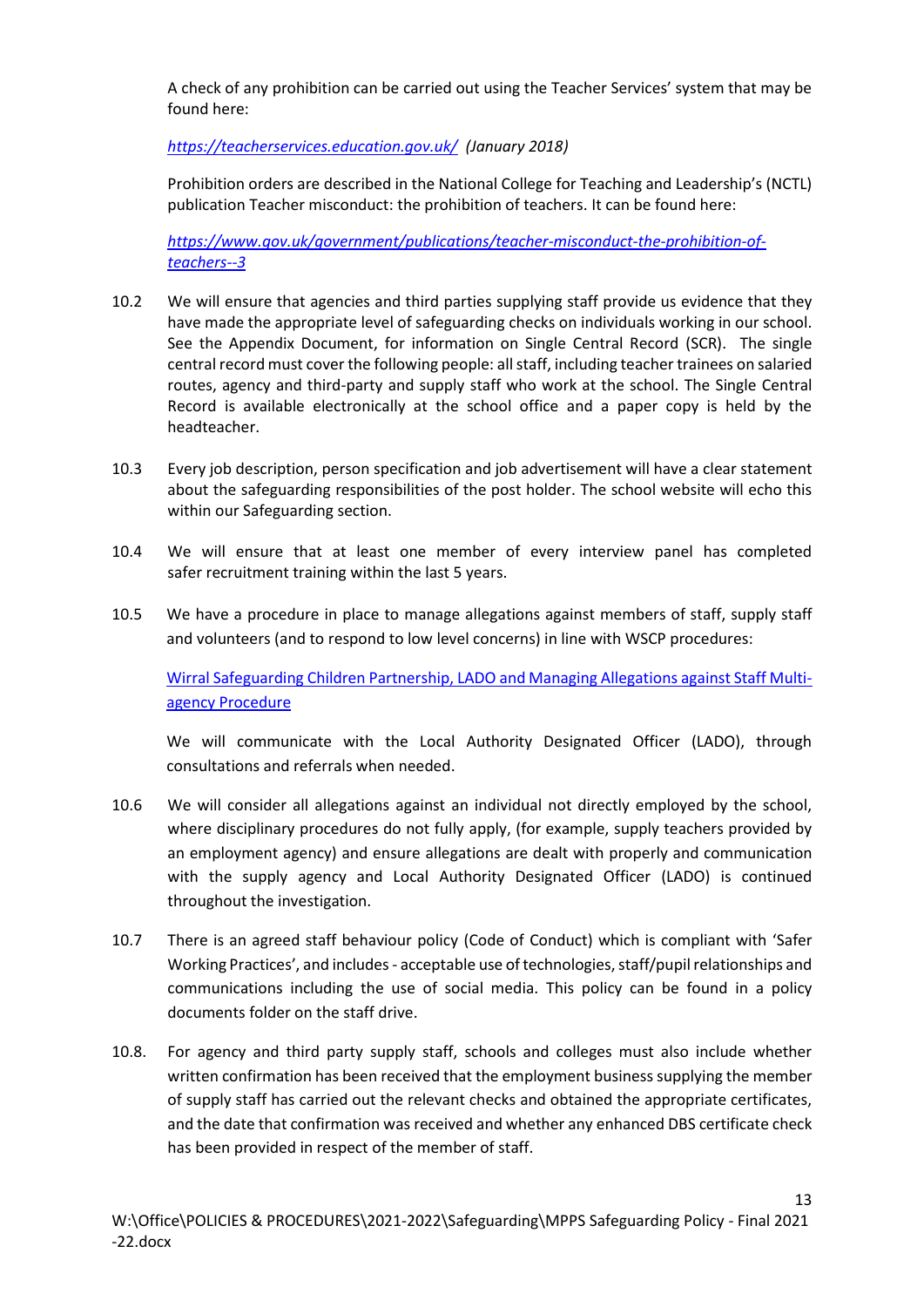### **Further guidance can be accessed at:**

[Guidance for safer working practice for those working with children and young people in](https://c-cluster-110.uploads.documents.cimpress.io/v1/uploads/13ecce28-e8f2-49e9-83c6-c29337cd8071~110/original?tenant=vbu-digital)  [education settings May 2019](https://c-cluster-110.uploads.documents.cimpress.io/v1/uploads/13ecce28-e8f2-49e9-83c6-c29337cd8071~110/original?tenant=vbu-digital)

### **11 MANAGING ALLEGATIONS OF PEER ON PEER ABUSE**

- 11.1 The school has in place safeguards to reduce the likelihood of peer on peer abuse. There is an established ethos of respect, friendship, courtesy and kindness with clear, high profile behaviour procedures which set out the school's expectations and consequences for unacceptable behaviour, together with visible staff presence.
- 11.2 The school seeks to educate all pupils on healthy relationships through the curriculum, however we recognise despite this, we need to be alert to peer on peer abuse.
- 11.3 It is important to recognise that children do engage in sexual play and experimenting, which is usually age appropriate. Child sexual abuse is a subject many people find very difficult to talk about. It is important not to criminalise behaviour that is a perfectly normal and healthy part of growing up. However, the idea that children can sexually abuse others is still very hard to accept.

The presence of one or more of the following points in situations where there has been sexual activity between children should always trigger some concern:

- There is an age difference of two years or more between the children
- One of the children is significantly more dominant than the other
- One of the children is significantly more vulnerable than the other e.g. in terms of disability, confidence, physical strength
- There has been some use of threats, bribes or coercion to secure compliance or to maintain secrecy.

See the Brook Sexualised Behaviours Traffic Light tool for further guidance.

- 11.4 Any peer on peer allegation must be referred to the DSL immediately, using the school's child protection procedures as set out above. Where a concern regarding peer on peer abuse has been disclosed to the DSL, advice and guidance will be sought from the Integrated Front Door. Where it is clear a crime has been committed, or there is a risk of crime being committed, the Police will be contacted.
- 11.5 Working with external agencies there will usually be a school response to the unacceptable behaviour, for example, if a pupil's behaviour negatively impacts on the safety and welfare of other pupils then safeguards will be put in place to promote the well-being of the pupils affected, and the victim and perpetrator will be provided with support to prevent any reoccurrence of improper behaviour.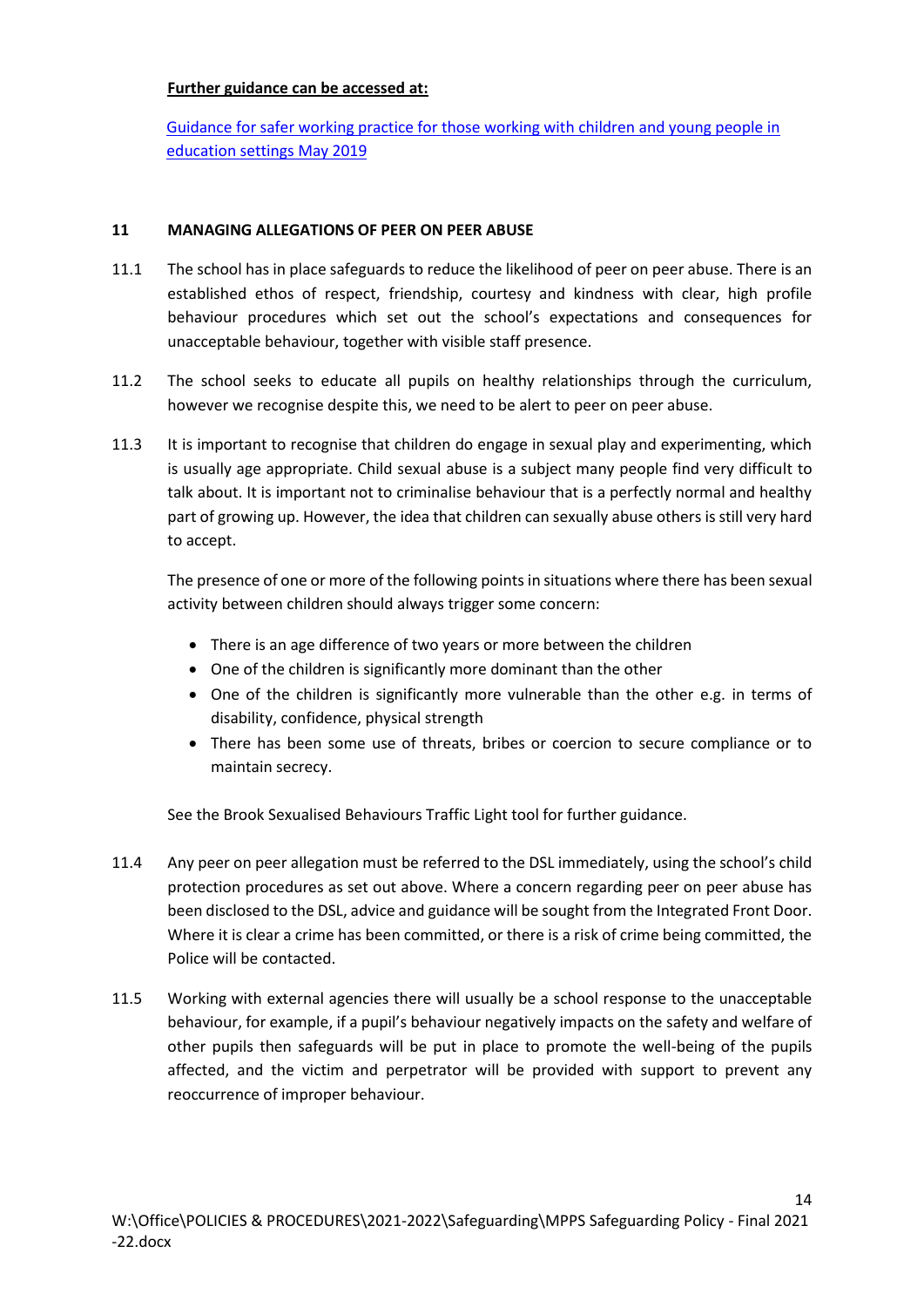### **12 STAFF INDUCTION, TRAINING AND DEVELOPMENT**

- 12.1 All new members of staff, including newly-qualified teachers, teaching assistants, mid-day assistants, administration staff and the caretaker, will be given induction that includes basic safeguarding training on how to recognise signs of abuse, how to respond to any concerns, esafety and familiarisation with the safeguarding policy, staff code of conduct, Keeping Children Safe in Education: Statutory Guidance for Schools and Colleges, Part One, September 2021 and other related policies. There are mechanisms in place, such as safeguarding updates, to assist staff to understand and discharge their role and responsibilities as set out in Part one of Keeping Children Safe in Education. Staff should also read [Working Together to Safeguard](https://www.gov.uk/government/publications/working-together-to-safeguard-children--2)  [Children,](https://www.gov.uk/government/publications/working-together-to-safeguard-children--2) July 2018.
- 12.2 The induction will be proportionate to staff members' roles and responsibilities
- 12.3 All Designated Safeguarding Leads (DSLs) will undergo updated Safeguarding training every two years. DSLs should undertake Prevent awareness training and disseminate the training to all staff.
- 12.4 All staff members of the school will undergo face to face training (whole-school training) which is regularly updated and at least every three years. All governors must undergo governor specific online awareness training at least every two years. All staff will have access to WSCP multi-agency safeguarding training and e-learning. <https://www.wirralsafeguarding.co.uk/training/>
- 12.5 Staff members who miss the whole-school training will be required to undertake other relevant training to make up for it, e.g. by joining another school's whole-school training, booking onto whole-school training mop-up sessions. To book mop up sessions visit the safeguarding partnership website:

<https://www.wirralsafeguarding.co.uk/safeguarding-training-for-schools/>

- 12.6 The nominated governor for safeguarding will undergo training prior to or soon after appointment to the role; this training will be updated every three years.
- 12.7 We will ensure that staff members provided by other agencies and third parties, e.g. supply teachers and contractors, have received appropriate safeguarding training commensurate with their roles before starting work. They will be given the opportunity to take part in wholeschool training if it takes place during their period of work for the school.
- 12.8 The Designated Safeguarding Lead will provide briefings to the school on any changes to safeguarding legislation and procedures and relevant learning from local and national serious case reviews. These will occur annually or more frequently when necessary. <https://www.wirralsafeguarding.co.uk/professionals/serious-case-reviews/>
- 12.9 The school will maintain accurate and up-to-date records of staff induction and training.

### **13 CONFIDENTIALITY, CONSENT AND INFORMATION SHARING**

- 13.1 We recognise that all matters relating to Safeguarding are confidential.
- 13.2 The head teacher or the Designated Safeguarding Lead will disclose any information about a pupil to other members of staff on a need-to-know basis only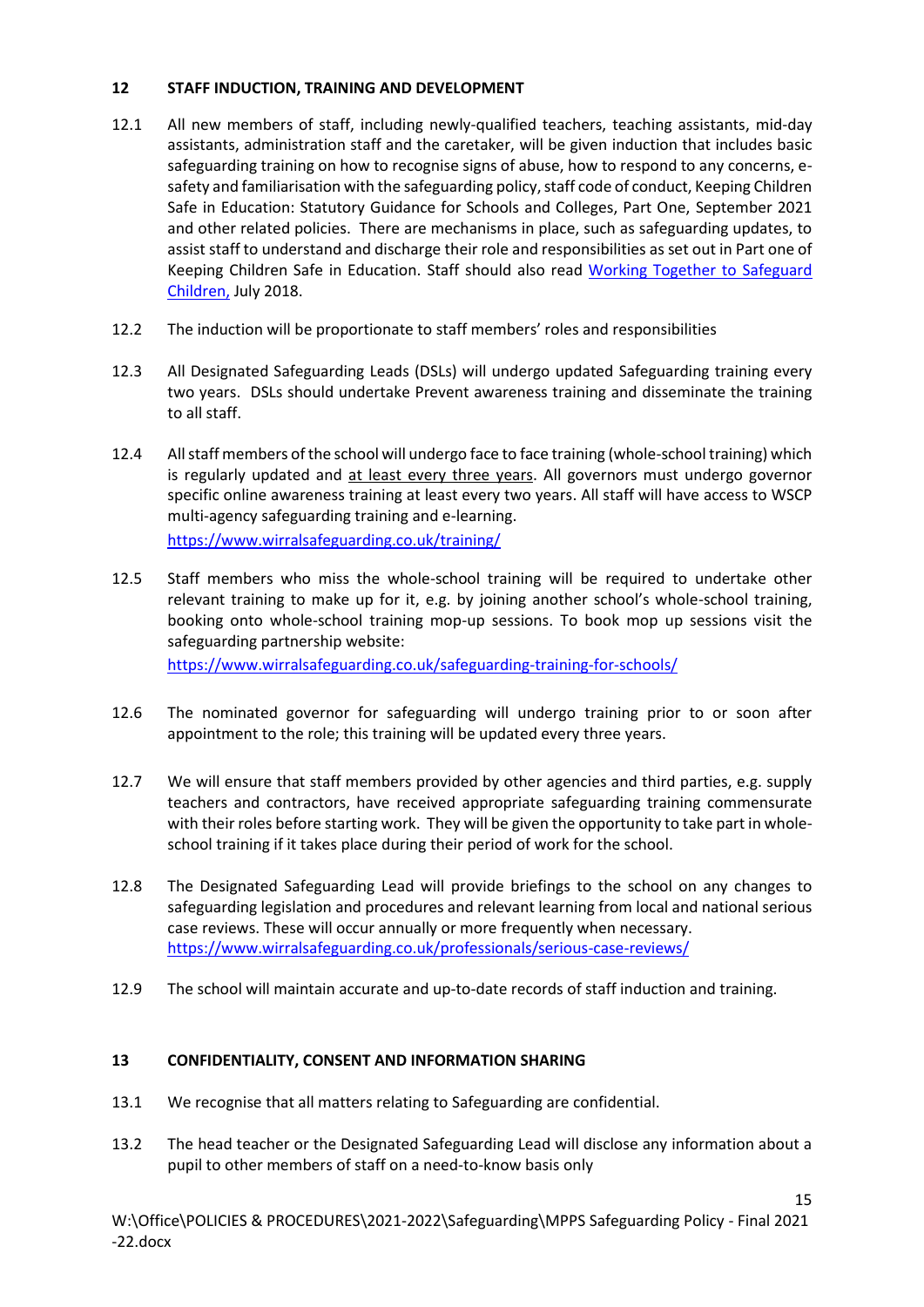- 13.3 All staff members must be aware that they cannot promise a child to keep key information a secret or to themselves which might compromise the child's safety or well-being.
- 13.4 All staff members have a professional responsibility to share information with other agencies in order to safeguard children.
- 13.5 All staff members who come into contact with children will be given appropriate training to understand the purpose of information sharing in order to safeguard and promote children's welfare.
- 13.6 We will ensure that staff members are confident about what they can and should do under the law, including how to obtain consent to share information and when information can be shared without consent.
- 13.7 Staff should not assume a colleague or another professional will take action and share information that might be critical in keeping children safe. They should be mindful that early information sharing is vital for effective identification, assessment and allocation of appropriate service provision. Information Sharing: Advice for Practitioners Providing [Safeguarding Services to Children, Young People, Parents and Carers](https://www.gov.uk/government/publications/safeguarding-practitioners-information-sharing-advice) supports staff who have to make decisions about sharing information. This advice includes the seven golden rules for sharing information and considerations with regard to the Data Protection Act 2018 and General Data Protection Regulation (GDPR). If in any doubt about sharing information, staff should speak to the designated safeguarding lead or a deputy. Fears about sharing information must not be allowed to stand in the way of the need to promote the welfare, and protect the safety of children. (KCSiE 2021)

### **14 INTER-AGENCY WORKING**

- 14.1 We will develop and promote effective working relationships with other agencies, including agencies providing early help services to children, the police and Children's Social Care. Early Help means providing support as soon as a problem emerges at any point in a child's life, from the foundation years through to the teenage years. For more information on Early Help click: <https://www.wirralsafeguarding.co.uk/professionals/what-is-early-help/>
- 14.2 We will ensure that relevant staff members participate in multi-agency meetings and forums, including child protection conferences and core groups, to consider individual children.
- 14.3 We will participate in Child Safeguarding Practice Reviews (CSPR), other reviews and file audits as and when required to do so by the Wirral Safeguarding Children Board. We will ensure that we have a clear process for gathering the evidence required for reviews and audits, and embed recommendations into practice and compile required actions within agreed timescales.

### **15 CONTRACTORS, SERVICE AND ACTIVITY PROVIDERS AND WORK PLACEMENT PROVIDERS**

15.1 We will ensure that contractors and providers are aware of our school's safeguarding policy and procedures. We will require that employees and volunteers provided by these organisations use our procedure to report concerns.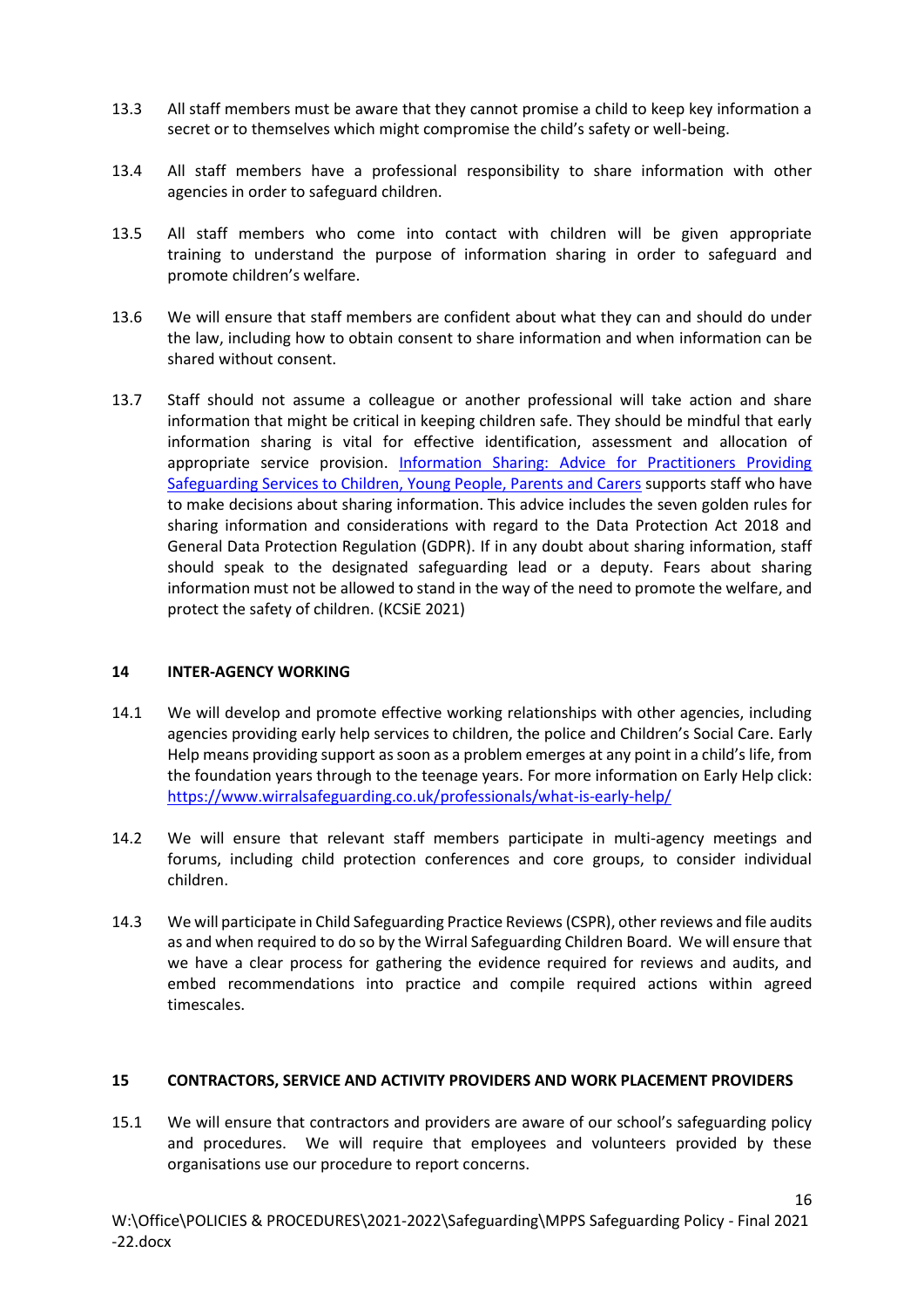- 15.2 We will seek assurance that employees and volunteers provided by these organisations and working with our children have been subjected to the appropriate level of safeguarding check in line with Keeping Children Safe in Education: Statutory Guidance for Schools and Colleges, September 2021. If assurance is not obtained, permission to work with our children or use our school premises may be refused.
- 15.3 When we commission services from other organisations, we will ensure that compliance with our policy and procedures is a contractual requirement.

### **16 WHISTLE-BLOWING AND COMPLAINTS**

16.1 We recognise that children cannot be expected to raise concerns in an environment where staff members fail to do so.

The school Whistle Blowing Policy is located electronically on the office and staff drives and a paper copy is displayed in the staffroom.

Whistleblowing: guidance and code of practice for employers is located: *[https://assets.publishing.service.gov.uk/government/uploads/system/uploads/attachment\\_](https://assets.publishing.service.gov.uk/government/uploads/system/uploads/attachment_data/file/415175/bis-15-200-whistleblowing-guidance-for-employers-and-code-of-practice.pdf) [data/file/415175/bis-15-200-whistleblowing-guidance-for-employers-and-code-of](https://assets.publishing.service.gov.uk/government/uploads/system/uploads/attachment_data/file/415175/bis-15-200-whistleblowing-guidance-for-employers-and-code-of-practice.pdf)[practice.pdf](https://assets.publishing.service.gov.uk/government/uploads/system/uploads/attachment_data/file/415175/bis-15-200-whistleblowing-guidance-for-employers-and-code-of-practice.pdf) (March 2015)*

Whistleblowing Advice Line is available for all workers - 0800 028 0285 Email: *[help@nspcc.org.uk](mailto:help@nspcc.org.uk)*

- 16.2 We will ensure that all staff members are aware of their duty to raise concerns, where they exist, about the management of Safeguarding, which includes the attitude or actions of colleagues. If necessary, they will speak with the head teacher, the chair of the governing body or with the Local Authority Designated Officer (LADO).
- 16.3 We have a clear reporting procedure for children, parents and other people to report concerns or complaints, including abusive or poor practice.
- 16.4 We will actively seek the views of children, parents and carers and staff members on our Safeguarding arrangements through surveys, questionnaires and other means.

### **17 SITE SECURITY**

- 17.1 All staff members have a responsibility to ensure our buildings and grounds are secure and for reporting concerns that may come to light.
- 17.2 We check the identity of all visitors and volunteers coming into school. Visitors are expected to sign in and out at the office using the electronic system and to display a visitor's badge while on the school site. Any individual who is not known or identifiable will be challenged for clarification and reassurance. The Visitor Policy can be found in the policy document files in the admin network.
- 17.3 The school will not accept the behaviour of any individual, parent or anyone else, that threatens school security or leads others, child or adult, to feel unsafe. Such behaviour will be treated as a serious concern and may result in a decision to refuse the person access to the school site.